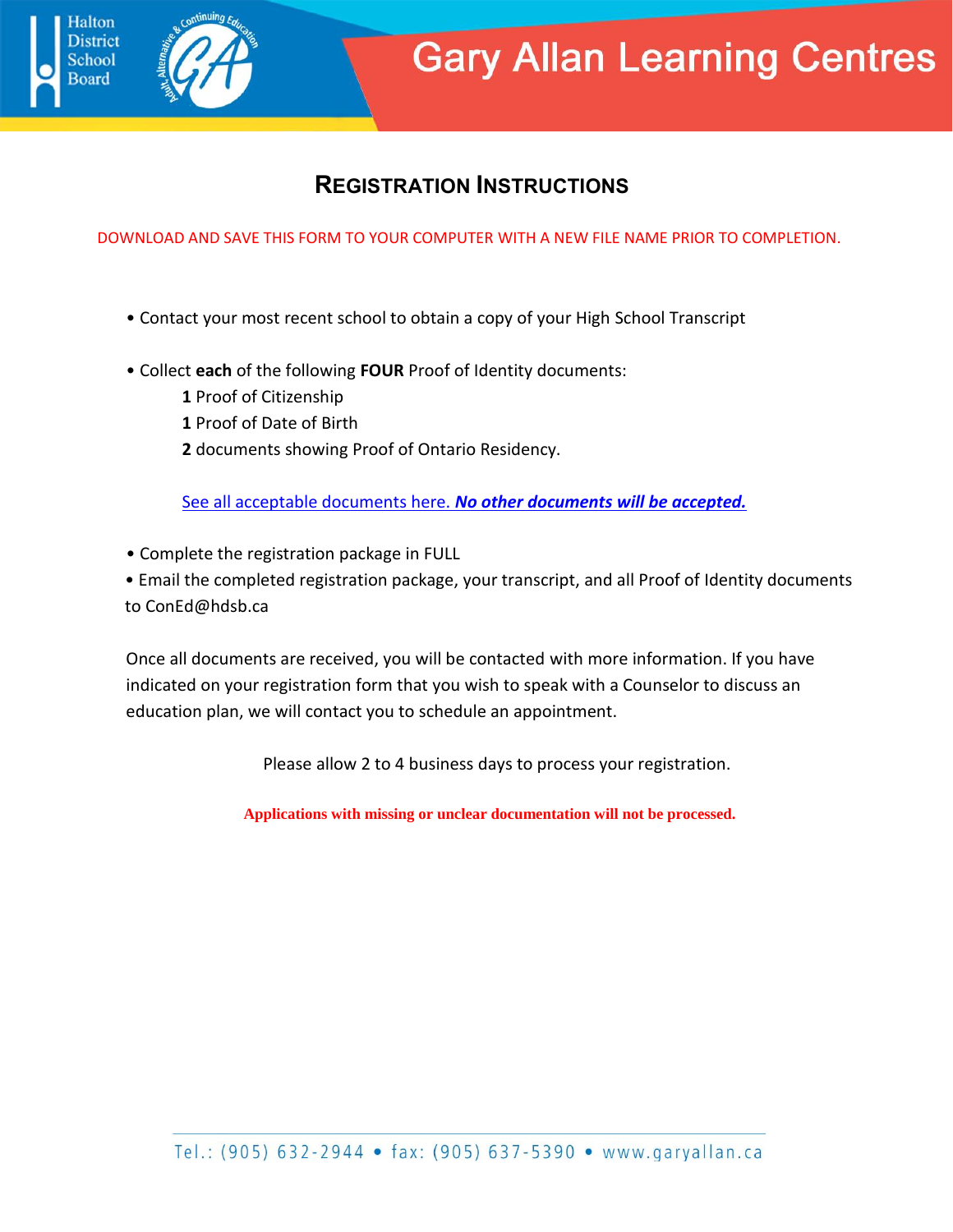



## **Gary Allan Learning Centres**

**Continuing Education - Adult Dual Credit** 

**• Save this package to your computer with a new file name, then complete all documents in full • Attac[h Proof of Citizenship, Date of Birth, and Ontario Residency,](https://garyallan.ca/wp-content/uploads/2020/06/Proof-of-Residency-Verification.pdf) and your High School Transcript if applicable**

**• Email all t[o coned@hdsb.ca](mailto:coned@hdsb.ca)**

| <b>STUDENT INFORMATION</b>                                                                                                                                                                                       |                                                              |                                                                 |                                         |                                       |  |  |  |
|------------------------------------------------------------------------------------------------------------------------------------------------------------------------------------------------------------------|--------------------------------------------------------------|-----------------------------------------------------------------|-----------------------------------------|---------------------------------------|--|--|--|
| Legal Last Name:                                                                                                                                                                                                 | OEN:                                                         |                                                                 | Male<br>Female<br>$\sim 10$             |                                       |  |  |  |
| Legal First Name:                                                                                                                                                                                                | <b>Preferred Name:</b>                                       |                                                                 | Self-Identify as:                       |                                       |  |  |  |
| Was this your name at birth? $\Box$ Yes                                                                                                                                                                          | If 'no':<br><b>No</b>                                        |                                                                 |                                         | Date of Birth:<br>YYYY/MMM/DD         |  |  |  |
| Address:<br><b>Street Name</b><br>Number                                                                                                                                                                         |                                                              | Apt. No.                                                        | City                                    | Postal Code                           |  |  |  |
| Phone Number:                                                                                                                                                                                                    | Alternate Number:                                            |                                                                 | Email:                                  |                                       |  |  |  |
| Country of Citizenship:                                                                                                                                                                                          | Status in Canada:                                            |                                                                 | Date of entry into                      |                                       |  |  |  |
| Country of Birth:                                                                                                                                                                                                |                                                              |                                                                 | Ontario (If applicable):<br>YYYY/MMM/DD |                                       |  |  |  |
| Additional Student Information (if required):                                                                                                                                                                    |                                                              |                                                                 |                                         |                                       |  |  |  |
| <b>MEDICAL INFORMATION</b>                                                                                                                                                                                       |                                                              |                                                                 |                                         |                                       |  |  |  |
| Medical Conditions: If the student has significant health factors of which the school board should be aware, please describe the condition(s) below                                                              |                                                              |                                                                 |                                         |                                       |  |  |  |
|                                                                                                                                                                                                                  |                                                              |                                                                 |                                         | $\Box$ Yes<br>No<br>Life Threatening? |  |  |  |
|                                                                                                                                                                                                                  |                                                              |                                                                 |                                         | $\Box$ Yes<br>No<br>Life Threatening? |  |  |  |
|                                                                                                                                                                                                                  |                                                              |                                                                 |                                         |                                       |  |  |  |
| <b>SCHOOL INFORMATION</b>                                                                                                                                                                                        |                                                              |                                                                 |                                         |                                       |  |  |  |
| Has the student ever attended a school in Ontario? $\Box$ Yes<br>No If yes, School Name:                                                                                                                         |                                                              |                                                                 |                                         |                                       |  |  |  |
| Name of last school attended outside of Ontario:                                                                                                                                                                 |                                                              | Country:                                                        |                                         | Grade:                                |  |  |  |
|                                                                                                                                                                                                                  |                                                              | City:                                                           |                                         | Year:                                 |  |  |  |
| <b>EMERGENCY CONTACT INFORMATION</b>                                                                                                                                                                             |                                                              |                                                                 |                                         |                                       |  |  |  |
| Last Name:                                                                                                                                                                                                       | First Name:                                                  | Female<br>Male                                                  |                                         |                                       |  |  |  |
| Home No.                                                                                                                                                                                                         | Cell No.                                                     |                                                                 | Email:                                  |                                       |  |  |  |
| Lives with student<br>Mother<br><b>Access to Student</b><br>No Access<br>Spouse                                                                                                                                  |                                                              |                                                                 |                                         |                                       |  |  |  |
| <b>Step Parent</b><br>Father                                                                                                                                                                                     |                                                              | Guardian<br>□ Access to Records<br>Custody                      |                                         |                                       |  |  |  |
| Legal Guardian<br>Other:                                                                                                                                                                                         |                                                              | <b>Receives Mail</b>                                            |                                         | Speaks School Language                |  |  |  |
| <b>PROGRAM SELECTION</b>                                                                                                                                                                                         |                                                              |                                                                 |                                         |                                       |  |  |  |
| <b>COURSE NAME</b>                                                                                                                                                                                               | DAY(S) OF THE WEEK                                           |                                                                 |                                         |                                       |  |  |  |
|                                                                                                                                                                                                                  |                                                              |                                                                 |                                         |                                       |  |  |  |
| I WISH TO SPEAK WITH SOMEONE ABOUT MY EDUCATIONAL PLAN*                                                                                                                                                          |                                                              |                                                                 |                                         | <b>YES</b><br><b>No</b>               |  |  |  |
| I WISH TO LEARN MORE ABOUT <u>MP.L.A.R.</u> (MATURITY PRIOR LEARNING ASSESSMENT RECOGNITION) *<br><b>YES</b><br><b>No</b>                                                                                        |                                                              |                                                                 |                                         |                                       |  |  |  |
| <b>I BELIEVE THAT COMPLETION OF THE COURSES (S) MENTIONED ABOVE WILL QUALIFY ME FOR MY DIPLOMA</b><br><b>YES</b><br><b>No</b><br>I WILL BE APPLYING TO COLLEGE/UNIVERSITY UPON COMPLETION OF THE ABOVE COURSE(S) |                                                              |                                                                 |                                         |                                       |  |  |  |
|                                                                                                                                                                                                                  |                                                              | * IF 'YES', WE WILL CONTACT YOU TO SCHEDULE A PHONE APPOINTMENT | College                                 | <b>University</b><br>N/A              |  |  |  |
|                                                                                                                                                                                                                  |                                                              |                                                                 |                                         |                                       |  |  |  |
| <b>STUDENT AUTHORIZATION: BY SIGNING, YOU CERTIFY THAT THE INFORMATION ON THIS FORM IS CORRECT</b>                                                                                                               |                                                              |                                                                 |                                         |                                       |  |  |  |
|                                                                                                                                                                                                                  |                                                              |                                                                 |                                         |                                       |  |  |  |
| Signature of student                                                                                                                                                                                             |                                                              | Date                                                            |                                         |                                       |  |  |  |
| <b>OFFICE USE ONLY</b>                                                                                                                                                                                           |                                                              |                                                                 |                                         |                                       |  |  |  |
| Proof of Citizenship received:<br><b>Proof of Date of Birth received:</b><br>Proof of Ontario Residency received:                                                                                                |                                                              |                                                                 |                                         |                                       |  |  |  |
|                                                                                                                                                                                                                  |                                                              |                                                                 |                                         |                                       |  |  |  |
| Home School Administrator/Designate Name (please print)                                                                                                                                                          | Home School Administrator/Designate Signature<br><b>Date</b> |                                                                 |                                         |                                       |  |  |  |